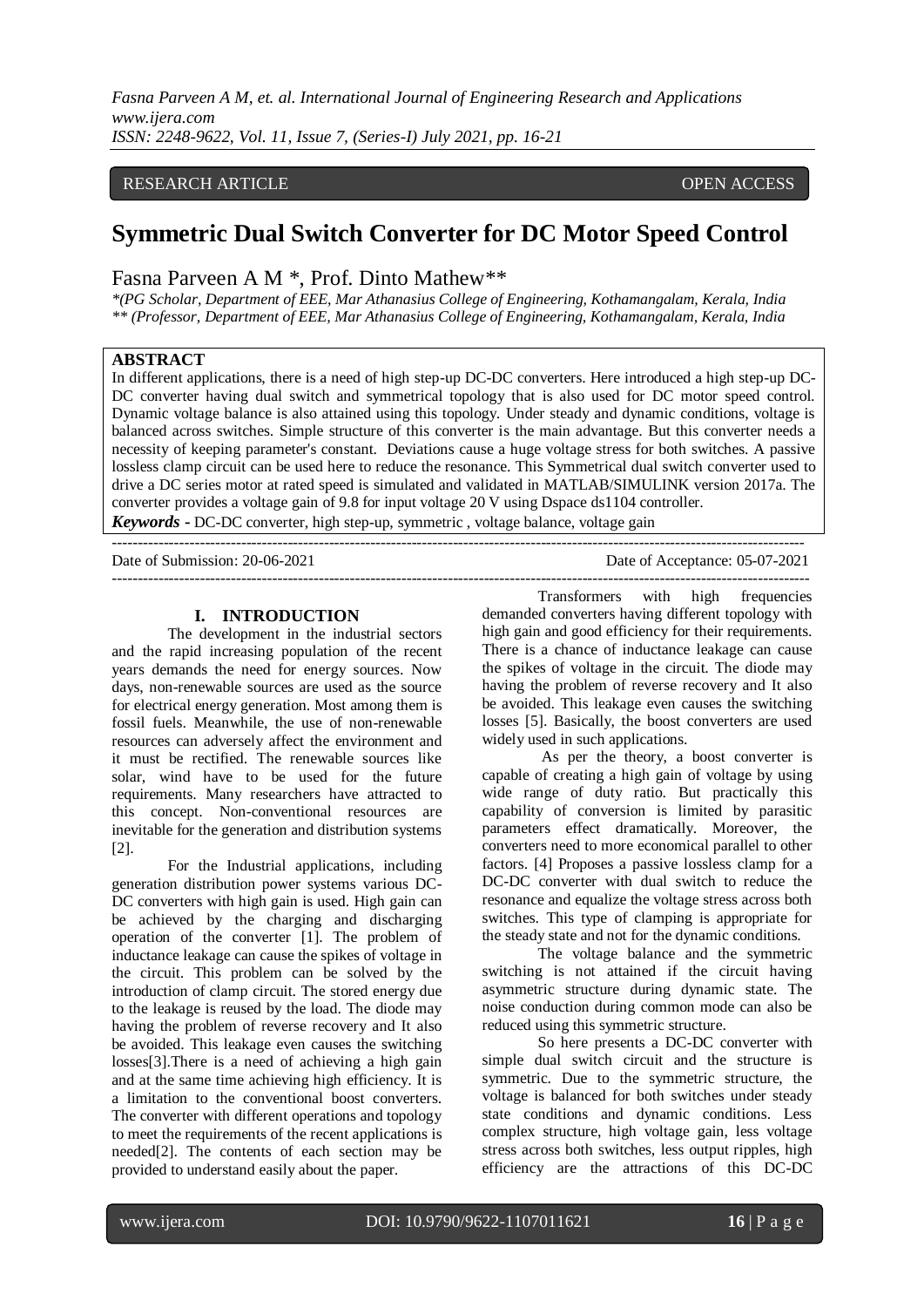converter. Besides, this dual switch converter attains an application of speed control of DC motor.

## **II. WORKING PRINCIPLE**

The motivation behind this dual switch converter is to maximize the voltage gain by using the lesser number of components and having the reduced voltage stress across the semiconductor devices. The presented converter consist of two switches  $S_1$ ,  $S_2$ ,  $L_1$  and  $L_1$  two inductors, four capacitors  $C_{i1}$ ,  $C_{i2}$ ,  $C_{o1}$ ,  $C_{o2}$  and two diodes  $D_1$ ,  $D_2$ , and output resistor  $R_L$ .  $V_i$  is the input voltage and output voltages are denoted as  $V_0$ .



Fig.1 Configuration of Proposed Converter

The working waveform of the converter is shown in Figure 5. The switching period Ts is divided into two working modes. Also the equivalent circuit of different working modes is explained below.

## **2.1 . Mode 1**

Figure 3 shows the equivalent circuit of this mode. Switches  $S_1$  and  $S_2$  in this mode are turned ON and the diodes  $D_1$  and  $D_2$  are not conducting during this time interval. The inductors named  $L_1$ ,  $L_2$ of the circuit charged using input voltage  $V_i$ , so the current flowing through the inductor increases.





#### **2.1 . Mode 2**

In this mode, diodes D1, D2 are forward biased. The discharging of load is attained through the two inductors L1 and L2. The circuit of this mode shown in Figure 3.



## **2.1 . Mode 3**

During this mode, inductor current becomes zero. The Figure 4 (b) shows the graphical wave forms of DCM operation of the same converter. The first two modes are common for both CCM and DCM operation. The only difference is seen in the mode 3. During this mode, the current flow through the inductor is zero and is shown in Figure 5. The load is charged using capacitor voltages  $V_{\text{CO1}}$  and  $V_{\text{CO2}}$ .



Fig.4 Mode 3

Figure 5 shows the theoretical waveform in CCM and DCM operations.



Fig.5 Theoretical waveform in CCM and DCM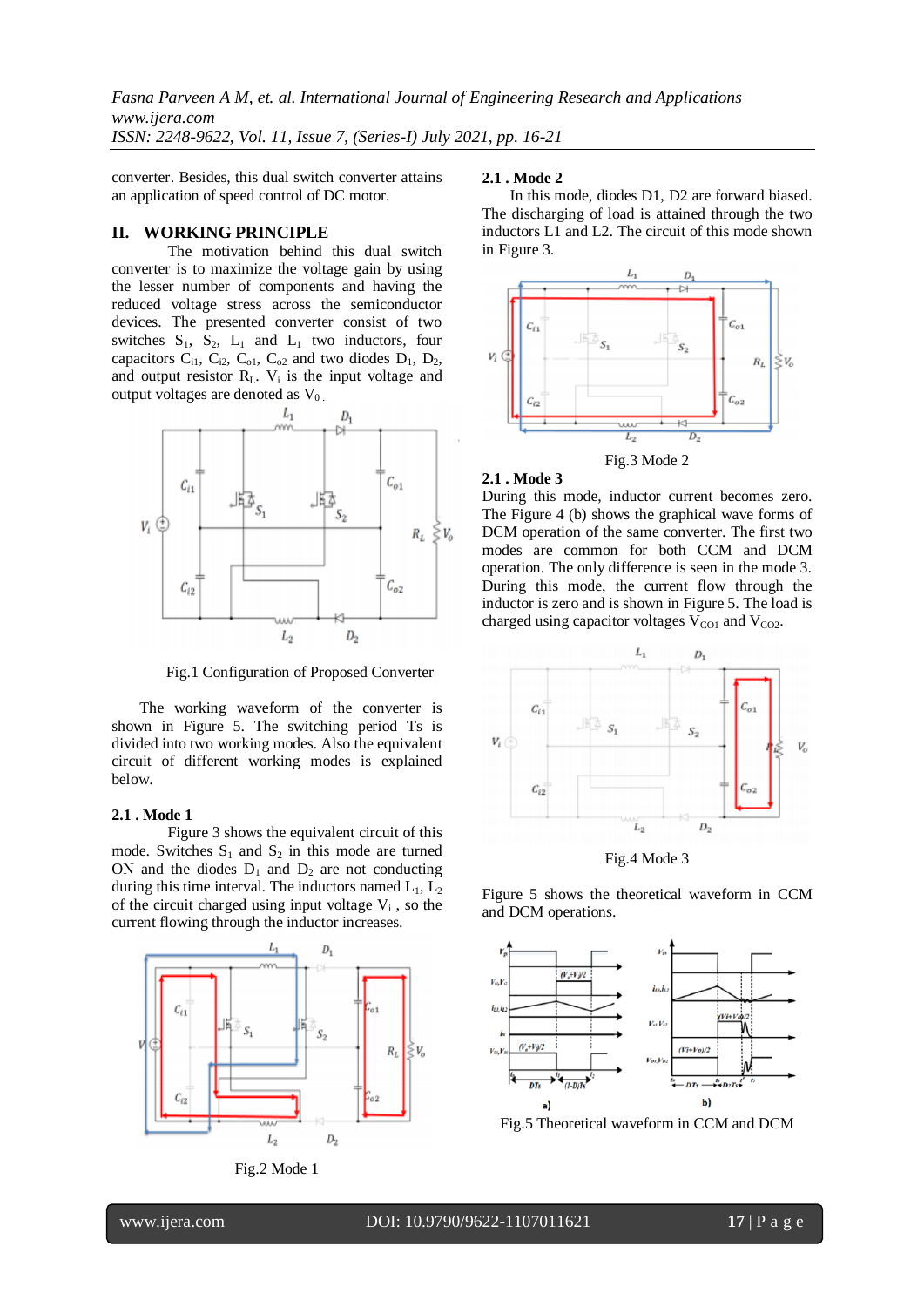## 2.2 Design Consideration of Main Components

The input voltage is taken as 20 V. The pulses are switched at the rate of 50 kHz with a duty ratio of 0.81. In order to operate the converter, its components should be designed approximately. It consists of inductors and capacitors. The input voltage is taken as 20 V. The pulses are switched at the rate of 50 kHz and having a duty ratio of 81% . The voltage across output load is taken as  $V_0$ = 200 V with output power as 200 W. G is the gain of converter.

#### *A. DUTY RATIO*

For any practical applications, the dc-dc converter must be operated at lower duty ratios to get maximum efficiency. The duty ratio is taken as  $D = 81 \%$ .

$$
G = \frac{V_0}{V_{in}}\tag{1}
$$

$$
D = \frac{G - 1}{G + 1} \tag{2}
$$

#### l *B. INDUCTOR*

At a voltage gain of 10, assume inductor current ripple rate r as  $13.5\%$  of input current  $I_{in}$  and both inductors are of same value. The value of inductor is set as L=240 µH .

$$
L = \frac{V_i * D * T_s}{\Delta I_{L1}}\tag{3}
$$

The inductor L is designed as 0.4 mH.

## *C. CAPACITORS*

The output capacitors are of equal values. The value of capacitor is set as 470  $\mu$ F.

$$
C \geq \frac{D * I_o}{\Delta V_{co} * f_s} \tag{4}
$$

*D. LOAD RESISTOR*

Taking  $P_0$  as 200 W and output power as 200 V, load resistance is calculated as,

$$
R = \frac{V_o^2}{P_o} \tag{5}
$$

The value of resistor is set as  $R = 200 \Omega$ .

# **III. CONTROL STRATEGY**

The duty cycle of switches  $S_1$ ,  $S_2$  are 0.81. The pulse is shown below.



#### **IV. SIMULATION RESULTS**

The presented converter is simulated in MAT LAB/SIMULINK by choosing the parameters listed in Table1 and the simulink models are shown in figure 8 and figure 9. The simulation results of the converter are shown in the following figures.

| <b>Parameters</b>                           | <b>Specification</b> |
|---------------------------------------------|----------------------|
| Input voltageV <sub>i</sub>                 | <b>20V</b>           |
| Switching frequency f.                      | 50kHz                |
| Inductors $L_1 L_2$                         | $240\mu H$           |
| Capacitors C <sub>il.</sub> C <sub>i2</sub> | $100\mu F$           |
| Capacitors $C_{01}$ $C_{02}$                | $470 \mu F$          |
| Rated Power $P_0$                           | 200W                 |

An input voltage given as  $V_i$  of 20 V produce an output voltage V0 of 200 V across the load for an output power  $P_0$  of 200 W. The switches are MOSFET/Diode with constant switching frequency of 50kHz.



Fig.7 Simulink Model

Gate pulse to the switches, voltage across the switches and diodes are shown in figure 8.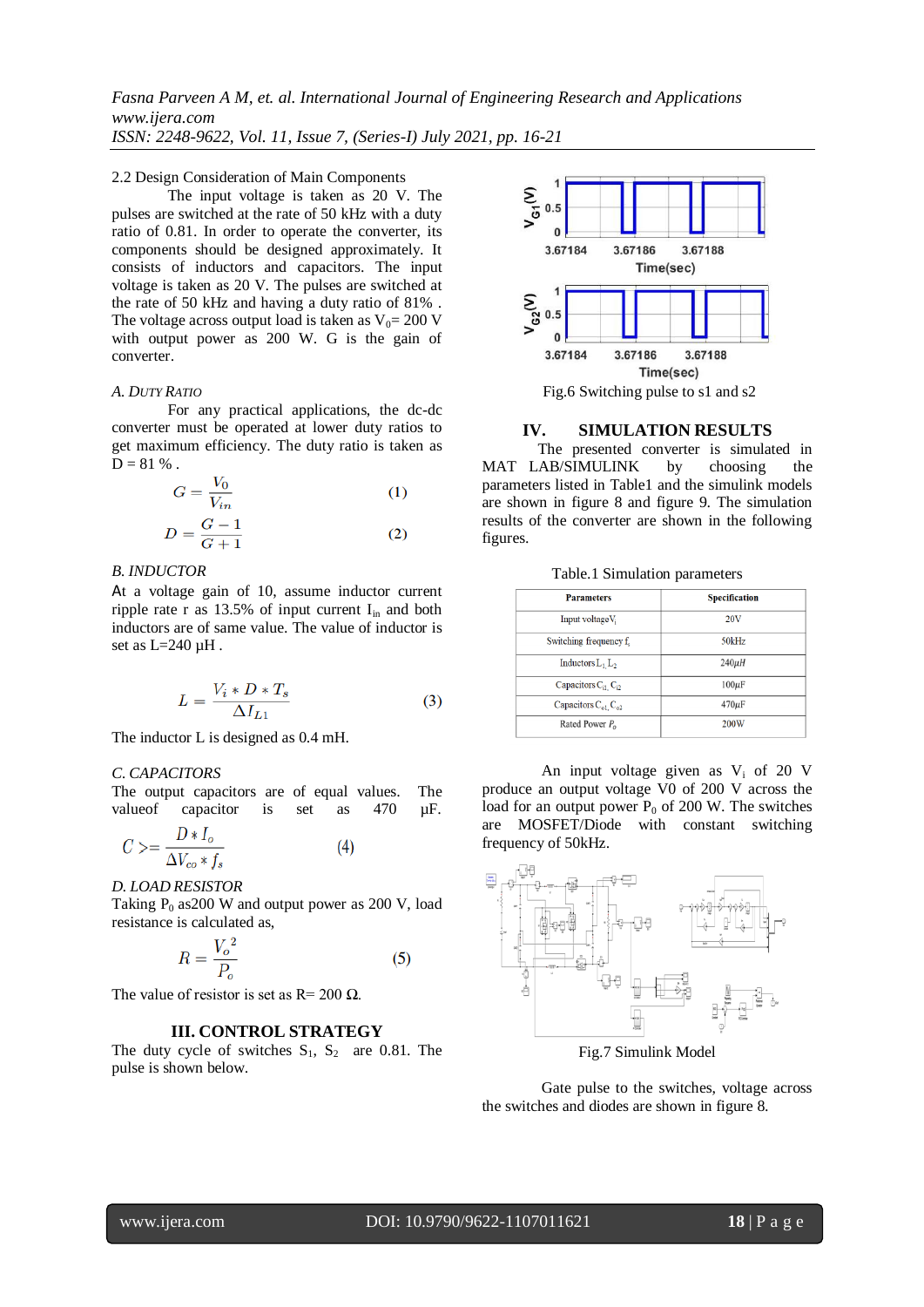

Fig.8 a) gate pulse b) voltage across switches c) voltage across diodes

Figure 11 shows the input voltage  $(V<sub>I</sub>)$  and input current  $(I<sub>I</sub>)$  and its zoom version. Supplied the input voltage  $(V<sub>I</sub>)$  of 20 V.



Fig.9 a)Input voltage b) Input current

Input current (II ) is about 10 A and high input current ripple in the range of 3 A is obtained.



Figure 12 shows the voltage across the load  $(V_0)$  and the output current  $(I_0)$  and its zoom version. Output voltage  $(V_{02})$  is about 192 V and has a ripple of 0.6 V.



Output current  $(I_{02})$  is about 0.96 A and output current ripple is in a small range. limitations, and possible applications of the paper.



The voltage across input capacitors  $C_{II}$  and  $C_{12}$  are shown in figure 13. The magnitude of  $V_{\text{CII}}$ =10 V and  $V_{\text{CD}}=10$  V. The voltage across the capacitors connected in output side  $C_{01}$  and  $C_{02}$  are shown in figure 14.The magnitude of  $V_{Co1}=100$  V and  $V_{Co2}$ =100 V.





Figure 13 and figure 14 are shows the DC motor outputs. Speed in rpm, torque, armature voltages, armature current etc. are shown in graph.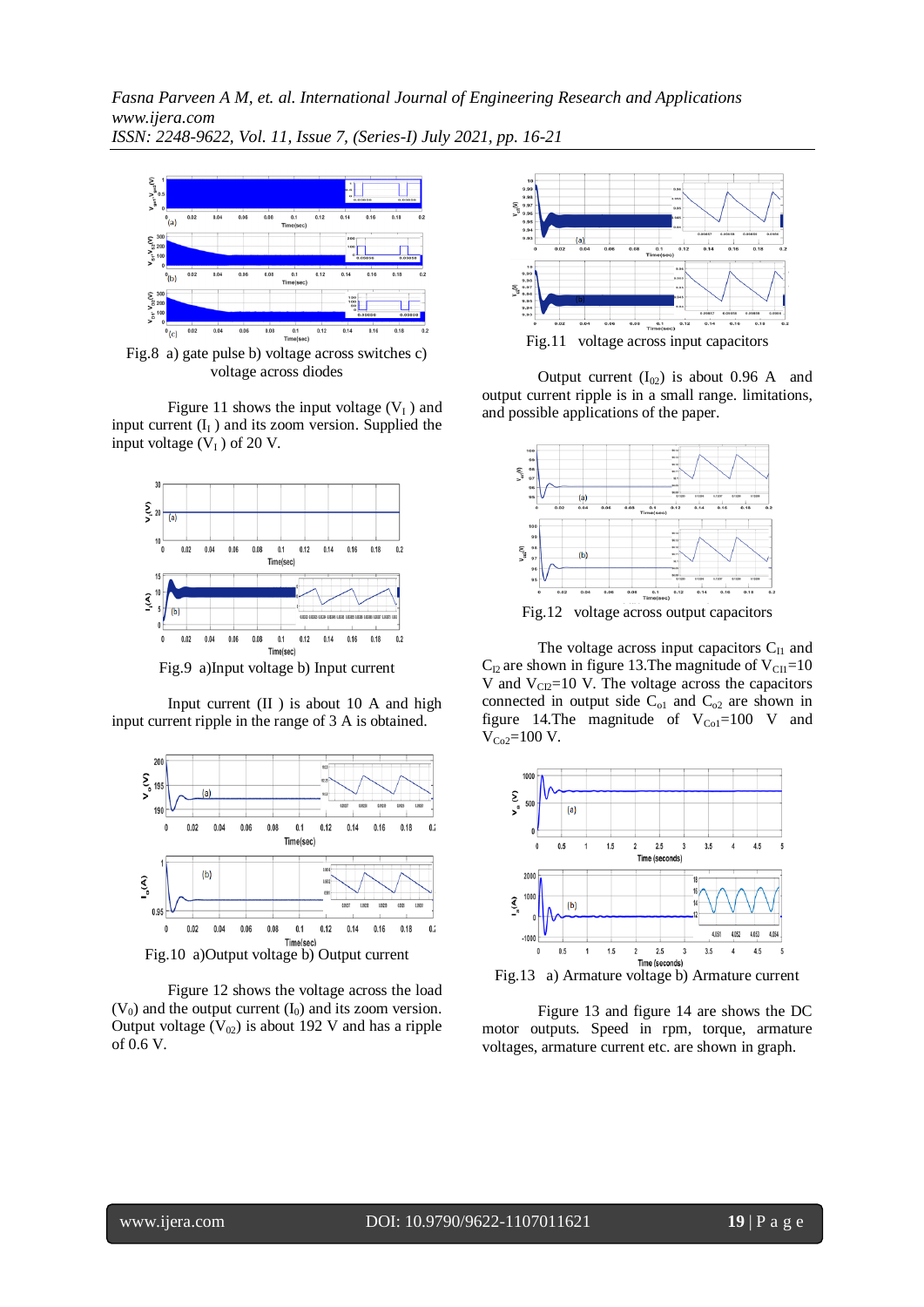

Fig.14 a) Armature voltage b) Armature current

## **V. ANALYSIS**

Fig.15 shows the graph drawn with the efficiency and power output of the converter. The efficiency curve is clear that it increases initially and then the curve decreases after reaching the maximum peak of the curve. The peak value of this curve shows the maximum efficiency of the converter that is around 93%.



Fig.15 Efficiency v/s output power graph

According to diagram, the gain of the dual switch boost converter is at the peak when the duty cycle is equal to 80%.



Fig.16 Efficiency v/s output power graph



Fig.17 Efficiency v/s output power graph

## **VI. CONCLUSION**

A DC-DC converter with less complex structure and high voltage conversion ratio is proposed. It also has the advantages of high efficiency, voltage balancing, less voltage stress, less output voltage ripple. But this converter having high input current ripple and further improvement has to be developed for this topology. The converter has an efficiency of 92 %. The performance of this dual switch DC-DC converter is evaluated in details. This dual switch symmetric converter can drive a DC motor and attain its speed control in closed loop. The speed of the DC series motor is controlled in 1600 rpm.

#### **REFERENCES**

- [1]. Yu Tang, Haisheng Tong and Jiarong Kan ,"*A Symmetric Dual Switch Converter*", IEEE Transactions on power electronics, Vol. 35, Issue. 11, Nov. 2020.
- [2]. Ajami, Ali, H. Ardi, and A. Farakhor.,"*A Novel High Step-up DC/DC Converter Based on Integrating Coupled Inductor and Switched Capacitor Techniques for Renewable Energy Applications*", IEEE Trans. power Electronics, vol. 30, no. 8, pp. 4255-4263, Aug. 2015.
- [3]. Liu, Hongchen, and F. Li, "*Novel High Step-Up DC-DC Converter With Active Coupled-Inductor Network for a Sustainable Energy System* ", IEEE Trans. power Electronics,vol. 30, no. 12, pp. 6476-6482, Dec. 2015.
- [4]. Yu Tang, Yaohua He, Ting Wang and Dongjin Fu, "*Study of a high step-up voltage gain DC-DC converter with passive lossless clamp circuit*", in Proceedings of IEEE IECON, vol. 32, no. 9, pp. 1308-1313, 2013.
- [5]. S. A. Ansari and J. S. Moghani, "*A Novel High Voltage Gain Non-coupled Inductor SEPIC Converter*", IEEE Transactions on Industrial Electronics, vol. 66, no. 9, Sept. 2019.
- [6]. Axelrod, A. Ioinovici and B. Y. Berkovich "Switched Capaci□tor/Switched Inductor

www.ijera.com DOI: 10.9790/9622-1107011621 **20** | P a g e